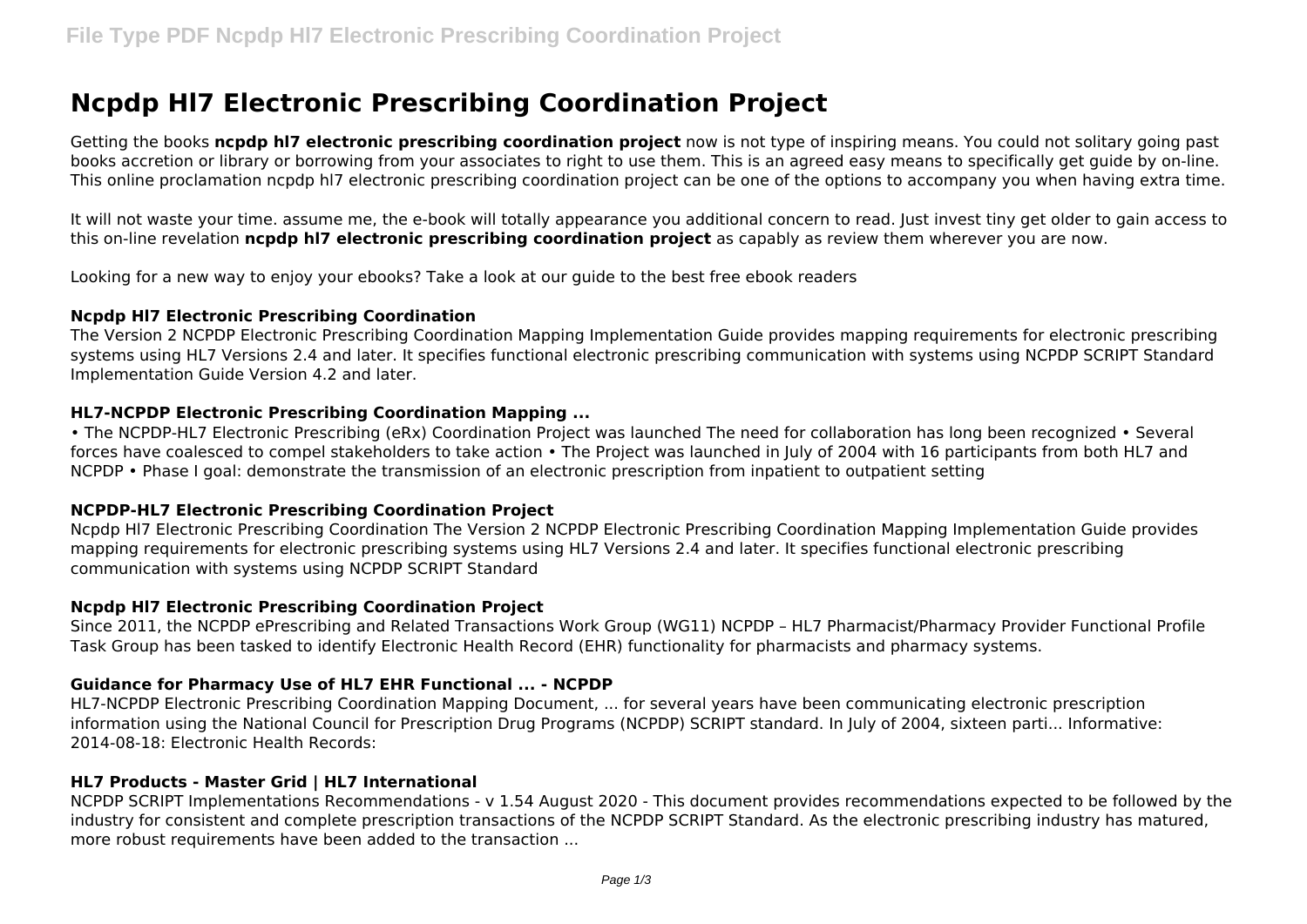## **NCPDP - ePrescribing Industry Information**

• NCPDP dataQ™ - provides healthcare stakeholders with up-to-date, comprehensive, and in-depth pharmacy information. • NCPDP Online enumerator of the NCPDP Provider ID number. • HCIdea - NCPDP's relational healthcare prescriber database of over 2.1 million prescribers created for the industry, by the industry.

## **NCPDP Electronic Prescribing Standards**

NCPDP Telecommunications Standard Implementation Guide, Version 5.1. Batch Trailer Record The batch trailer record is the last record on the NCPDP file. It occurs only once. Field definitions begin on page 3-953-93. For additional information about the batch trailer record, refer to the NCPDP Batch Standard Implementation Guide, Version 1.1.

# **NCPDP REFERENCE MANUAL - CMS**

NCPDP is the problem-solving forum for healthcare - successful and respected throughout the industry. We bring diverse stakeholders together to improve the exchange of healthcare information for patients and everyone involved in delivering care. We've been doing this for 40 years. If you don't know us, you should.

## **NCPDP - Home**

This NCPDP-HL7 Electronic Prescribing Coordination Mapping Document is intended to provide mapping requirements for electronic prescribing systems using HL7 Versions 2.4 and above to communicate with systems using NCPDP SCRIPT Standard Implementation Guide Version 4.2 and above, for transactions in electronic prescribing business functions.

## **Product V2 IG - HL7Wiki**

The EHR-S Standalone Electronic Prescribing Functional Profile and the Pharmacy/Pharmacist Provider Functional Profile and the Standalone Electronic Prescription EHR-S Functional Profile were developed jointly by NCPDP and HL7.

## **Access to Standards - NCPDP**

NCPDP Resources + ePrescribing Fact Sheet This document contains general information about electronic prescribing, who is involved in electronic prescribing, standards, reference material from the industry.

# **NCPDP.org - ePrescribing Industry Information**

Interchange (EDI) transactions and National Council for Prescription Drug Programs (NCPDP) mandated format standards, specifically NCPDP Telecommunication Standard v. 5.1. Note: The electronic transmission of outpatient pharmacy prescription claims will not be available until the active phase of this project is released.

# **HIPAA NCPDP CONNECTION FOR EDI PHARMACY (Dormant Release)**

V2.4 - The NCPDP-HL7 Electronic Prescribing Coordination Mapping Document; HL7 V2.2 Implementation Guide; HL7 V2.3 Implementation Guide; V2.3.1 Implementation Guide; HL7 Version 2 Implementation Guide: Clincial Genomics; Fully LOINC-Qualified Genetic Variation Model, Release 1 (US Realm) - HL7 IG LOINCGENVA, R1 ; Summary

# **Product V2 - HL7Wiki**

Members of two Standards Development Organizations (SDOs) – the National Council for Prescription Drug Programs (NCPDP) and Health Level 7